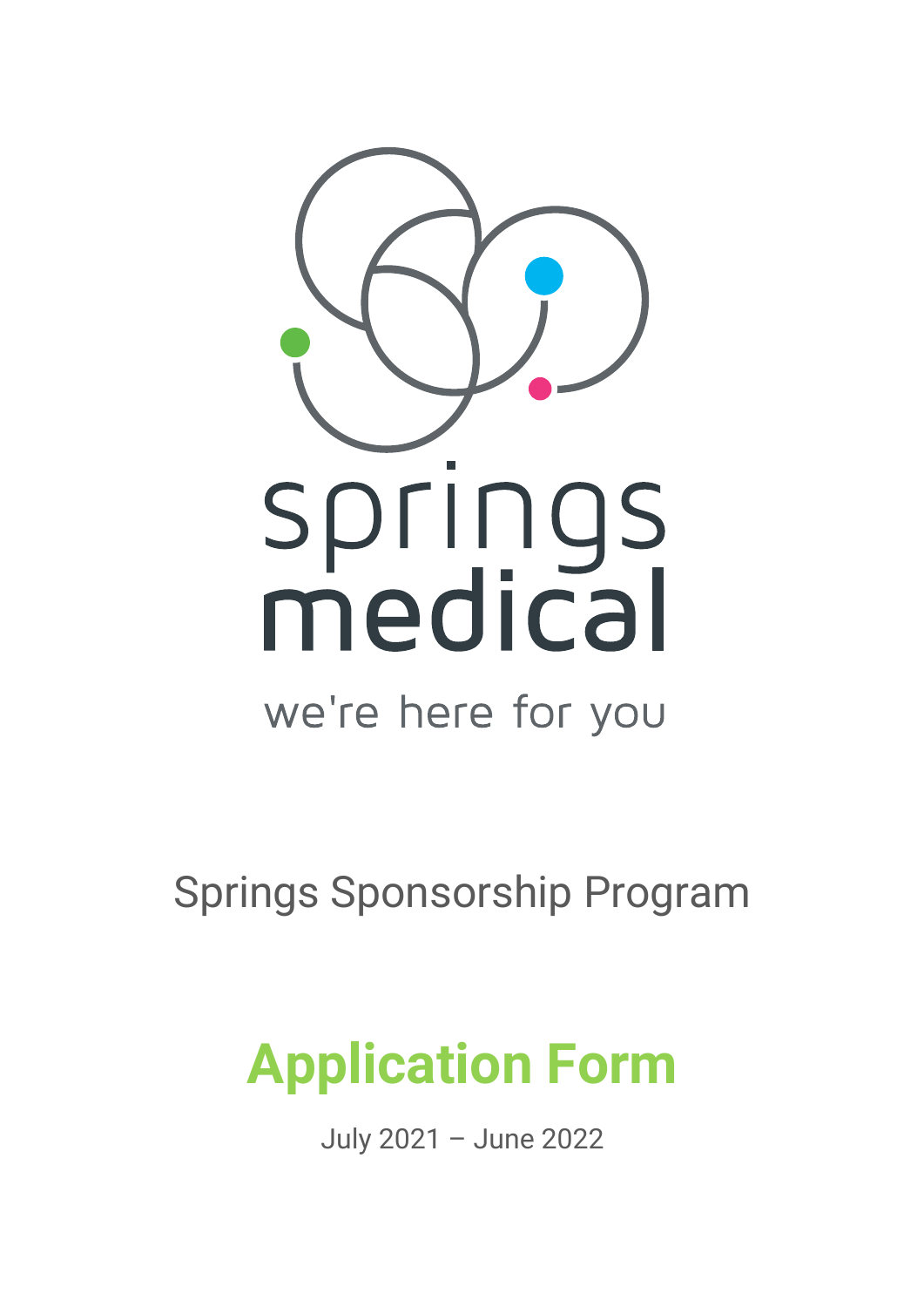

# **Organisation Details**

Name of community group/event/organisation seeking sponsorship:

| Address: |                                                                                                                 |                     |                  |                    |                                    |                 |                  |
|----------|-----------------------------------------------------------------------------------------------------------------|---------------------|------------------|--------------------|------------------------------------|-----------------|------------------|
|          | <b>Street Address</b>                                                                                           |                     |                  |                    |                                    |                 |                  |
|          | City                                                                                                            |                     |                  |                    | <b>State</b>                       |                 | <b>Post Code</b> |
| Phone:   |                                                                                                                 |                     |                  | Email              |                                    |                 |                  |
|          | Date/s of event (if applicable):                                                                                |                     |                  |                    |                                    |                 |                  |
|          | Is your organization or group incorporated?                                                                     | <b>YES</b><br>$($ ) | <b>NO</b><br>( ) |                    | If no, who is your auspicing body? |                 |                  |
|          | Name of auspicing body: (The auspicing body must sign this application to acknowledge approval of application). |                     |                  |                    |                                    |                 |                  |
|          | Organisational head and title:                                                                                  |                     |                  |                    |                                    |                 |                  |
|          | Brief description of your organization (max 50 words):                                                          |                     |                  |                    |                                    |                 |                  |
|          |                                                                                                                 |                     |                  |                    |                                    |                 |                  |
|          |                                                                                                                 |                     |                  |                    |                                    |                 |                  |
|          |                                                                                                                 |                     |                  |                    |                                    |                 |                  |
|          | What type of group is requesting the sponsorship support? (Sport/Arts Organisation/Cultural Event/Charity)      |                     |                  |                    |                                    |                 |                  |
|          |                                                                                                                 |                     |                  |                    |                                    |                 |                  |
|          | 10 Hospital Street                                                                                              |                     |                  | 22 Victoria Street |                                    | 89 Piper Street |                  |

| 10 Hospital Street          | 22 Victoria Street        | 89 Piper Street    |
|-----------------------------|---------------------------|--------------------|
| Daylesford 3460             | Trentham 3458             | Kyneton 3444       |
| t:03 5348 2227              | t: 03 5424 1602           | t: 03 5422 1298    |
| f:03 5348 1447              | f: 03 5424 1851           | f: 03 5422 1307    |
| admin@springsmedical.com.au | www.springsmedical.com.au | abn: 7491 7927 268 |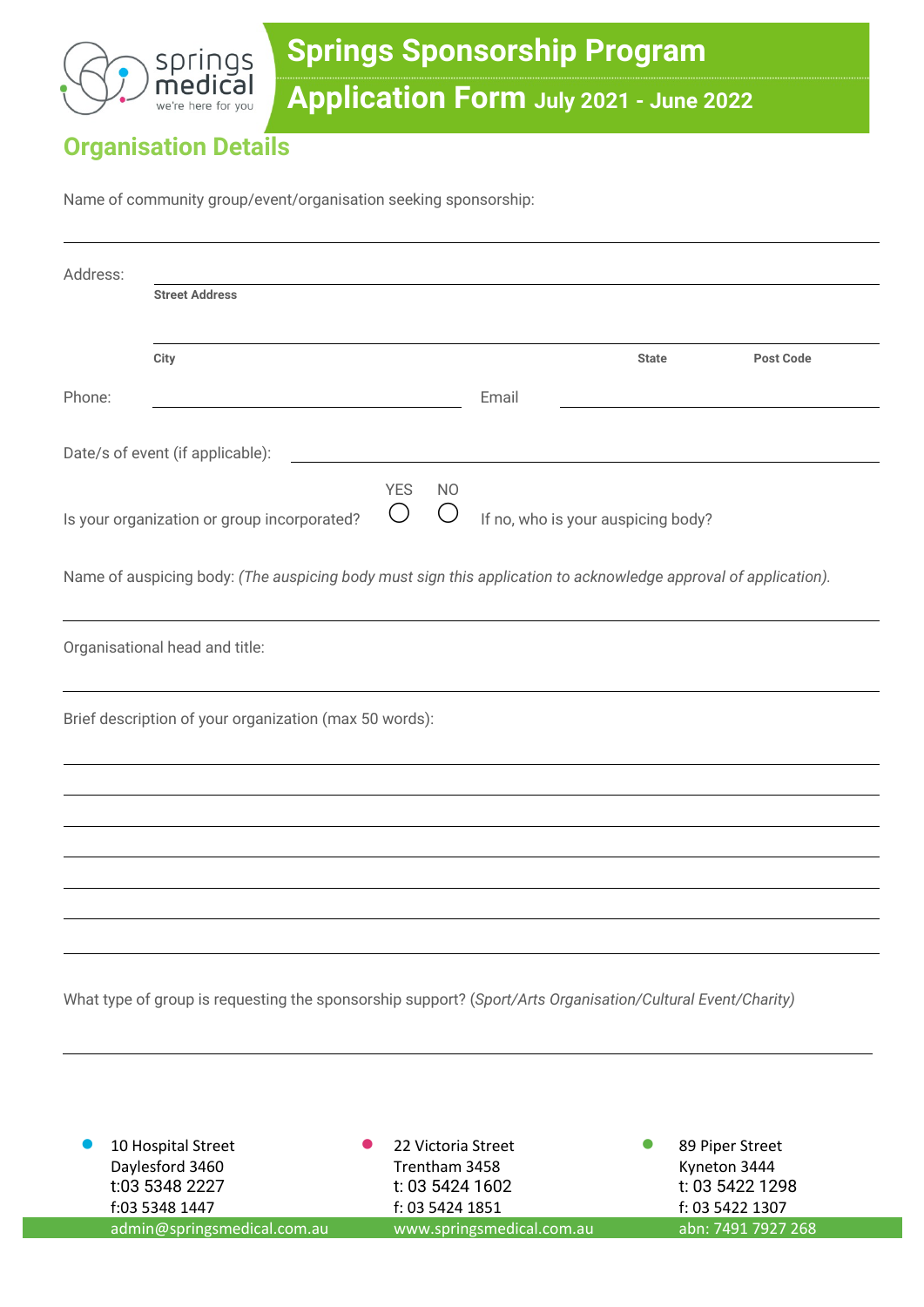

#### **Contact**

| Name:                        |                                                                                                                                                     |                            |                                               |  |  |  |
|------------------------------|-----------------------------------------------------------------------------------------------------------------------------------------------------|----------------------------|-----------------------------------------------|--|--|--|
| Position:                    |                                                                                                                                                     |                            |                                               |  |  |  |
| Phone:<br>Email:             |                                                                                                                                                     |                            |                                               |  |  |  |
| <b>Account Details:</b>      |                                                                                                                                                     |                            |                                               |  |  |  |
| <b>Account Name:</b>         |                                                                                                                                                     |                            |                                               |  |  |  |
| <b>BSB:</b>                  | <b>Account Number:</b>                                                                                                                              |                            | <u> 1989 - Andrea Andrew Maria (h. 1989).</u> |  |  |  |
| <b>Sponsorship Overview:</b> |                                                                                                                                                     |                            |                                               |  |  |  |
|                              | Has Springs Medical provided sponsorship in the past?                                                                                               | YES NO<br>$\left( \right)$ | $($ )                                         |  |  |  |
|                              | If yes, what year: What was the value of past support?                                                                                              |                            |                                               |  |  |  |
|                              | Provide an overview of the proposed sponsorship opportunity for SMC<br>(max 50 words) How long is the proposed sponsorship term? (One off/ongoing?) |                            |                                               |  |  |  |
|                              |                                                                                                                                                     |                            |                                               |  |  |  |
|                              |                                                                                                                                                     |                            |                                               |  |  |  |
|                              |                                                                                                                                                     |                            |                                               |  |  |  |
|                              |                                                                                                                                                     |                            |                                               |  |  |  |
|                              |                                                                                                                                                     |                            |                                               |  |  |  |
|                              |                                                                                                                                                     |                            |                                               |  |  |  |

| 10 Hospital Street          | 22 Victoria Street        | 89 Piper Street    |
|-----------------------------|---------------------------|--------------------|
| Daylesford 3460             | Trentham 3458             | Kyneton 3444       |
| t:03 5348 2227              | t: 03 5424 1602           | t: 03 5422 1298    |
| f:03 5348 1447              | f: 03 5424 1851           | f: 03 5422 1307    |
| admin@springsmedical.com.au | www.springsmedical.com.au | abn: 7491 7927 268 |